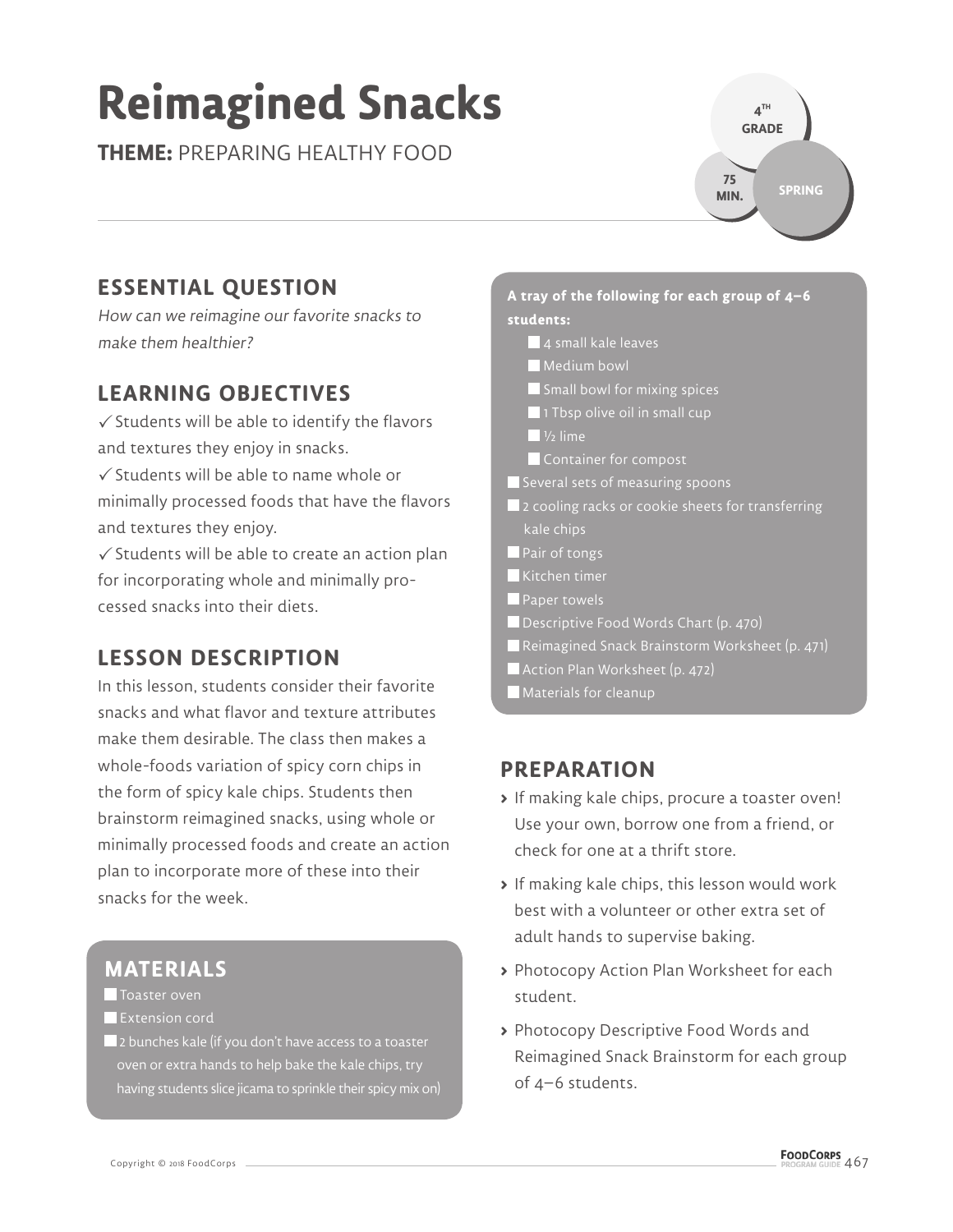- **>** Wash and thoroughly dry kale leaves to prevent steaming in the oven.
- **>** Set aside a kale leaf to use as demonstration for students.
- **>** Prepare trays for each group.
- **>** Set up a station where you can plug in the toaster oven, and have space for trays of kale chips to cool on cooling racks.
- **>** Set up another station where representatives from each group can gather to measure spices. Put out spices and several sets of measuring spoons.

### Spice Ingredients

#### **1 Tbsp each**

- Nutritional yeast
- Cayenne pepper
- Chili powder
- **1 tsp each**
- Garlic powder
- Salt
- Juice of 1 lime

#### **ACTION STEPS**

**1. Discussing Favorite Snacks:** Ask students to discuss in groups, What are your favorite snacks? Why do you like them? Then pass out the Descriptive Food Words chart, and have students circle or highlight the attributes of their favorite snacks. **(5 min.)**

**2. Discussing Healthy Snacks:** Ask students to discuss in groups, What makes a snack healthy? Discuss concepts students already know, getting to the idea of whole or minimally processed foods. Ask students for examples of whole or minimally processed foods, such

as fruits and vegetables, popcorn, and whole grains. **(5 min.)**

**3. Reimagining Spicy Corn Chips:** Ask students, Who here likes Takis? Why are they so popular? What descriptive words from the list would you use to describe Takis? (spicy, crunchy, salty, cheesy) Explain, Today we're going to think about how we can reimagine some of our favorite snacks to have the same flavor and texture attributes but to use whole or minimally processed foods instead. It won't be the same thing, but it's a way to make a snack that is similar. Tell students that you're going to make spicy kale chips. **(5 min.)**

**4. Wash hands break!** Preheat toaster oven to 300. **(5 min.)**

**5. Model:** Show students how they'll destem and break up the kale into small, bite-sized pieces. Then show how they'll massage the olive oil into the leaves. Explain that while most of the group is processing the kale, you'll pick a representative from each group to come up and measure the spice ingredients at the spice station. Once the student returns, they'll toss the spices in with the kale. **(5 min.)**

**6. Preparing Kale Chips:** Pass out trays of ingredients and materials to each group of students. Call up a student from each group to the spice station. If you have another adult, have them circulate and supervise kale processing while you facilitate students measuring spices. Have students clean up their space before moving on to the next step. **(15 min.)**

**7. Brainstorming Reimagined Snacks:** Explain that while groups of students take turns baking their kale chips, they're going to brainstorm more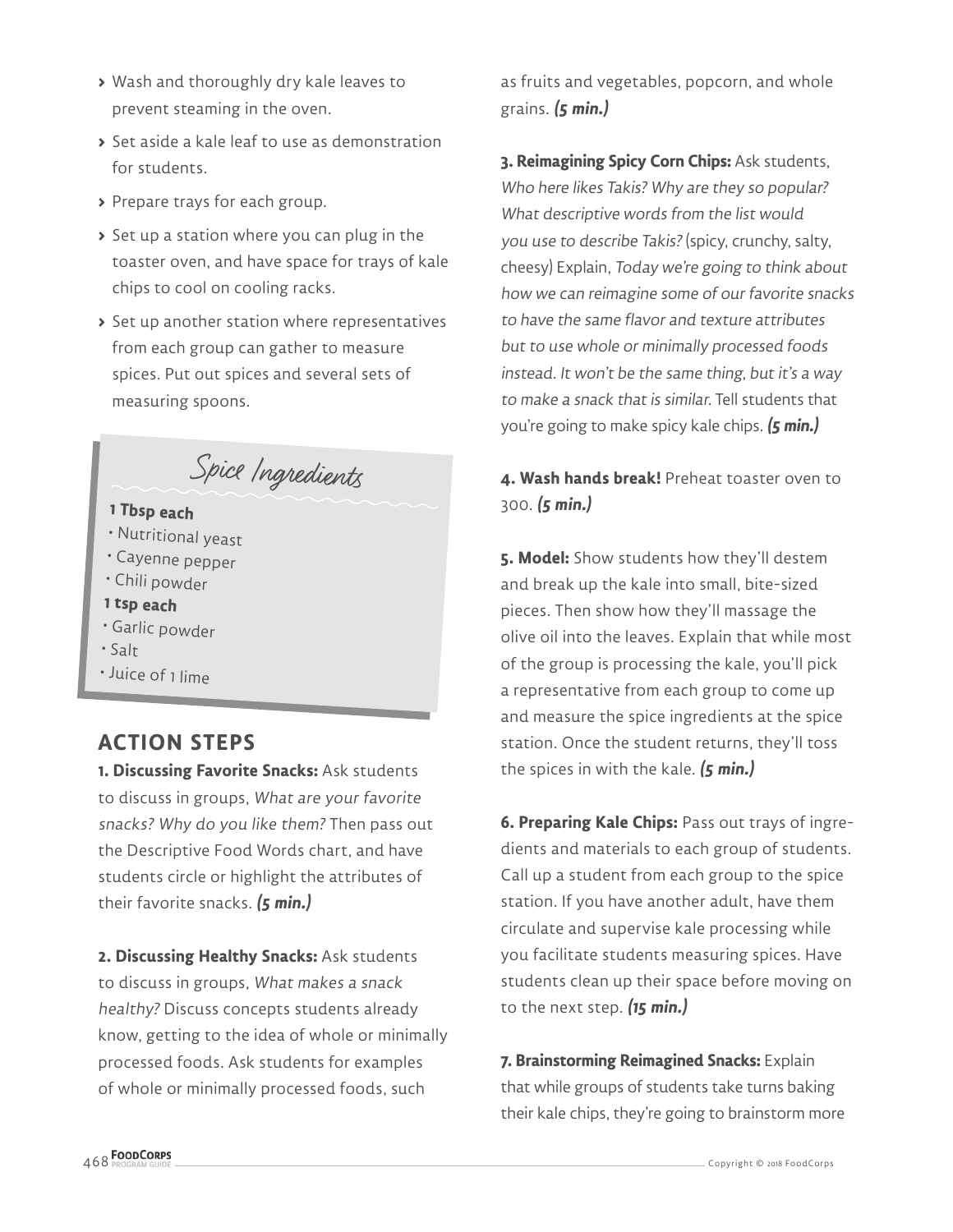versions of reimagined snacks. NOTE: Each batch of kale chips will take five minutes to bake, so plan timing accordingly. Pass out the Reimagined Snack Brainstorm Worksheet to each group, and briefly go over the examples provided. **(5 min.)**

**8. Baking Kale Chips:** Meanwhile, call up a couple of students from one group at a time to bake kale chips. Have students lay the kale pieces in one single layer and avoid crowding them. Set a timer for five minutes, but have a student keep an eye on the kale chips to make sure they don't burn. Once they're done, place the tray on a cooling rack, then transfer to a large cookie sheet to free up the toaster oven tray. **(15–20 min.)**

**9. Sharing:** Have each group share aloud one reimagined snack, noting the snack it's based on and what flavor and texture attributes they were looking to replicate. **(5 min.)**

**10. Tasting:** Have a volunteer pass out a paper towel to each student. Then go around the room using tongs to pass out a couple chips to each student. **(5 min.)**

#### **REFLECTION**

Have students discuss the following questions in small groups, then share with the class: **(5 min.)**

- Why do we crave certain snacks?
- How do you define a whole food? How do you define a minimally processed food?
- How would you describe our snack? How does it compare to the snack it was inspired by?
- Which snacks would you want your family to reimagine? Why?
- What strategies helped for working in our groups?

#### **ADAPTATIONS**

**Extension:** Have students complete the Action Plan Worksheet. Follow up with students during your next session to see how well they followed through on their set goals.

**At Home:** Have students interview family members about their favorite snacks and brainstorm whole-foods snacks together.

#### **ACADEMIC CONNECTIONS**

English Language Arts Common Core State **Standards** 

#### **CCSS.ELA-LITERACY.SL.4.1**

Engage effectively in a range of collaborative discussions (one-on-one, in groups, and teacher-led) with diverse partners on grade 4 topics and texts, building on others' ideas and expressing their own clearly.

#### **CCSS.ELA-LITERACY.L.4.6**

Acquire and use accurately grade-appropriate general academic and domain-specific words and phrases, including those that signal precise actions, emotions, or states of being (e.g., quizzed, whined, stammered) and that are basic to a particular topic (e.g., wildlife, conservation, and endangered when discussing animal preservation).

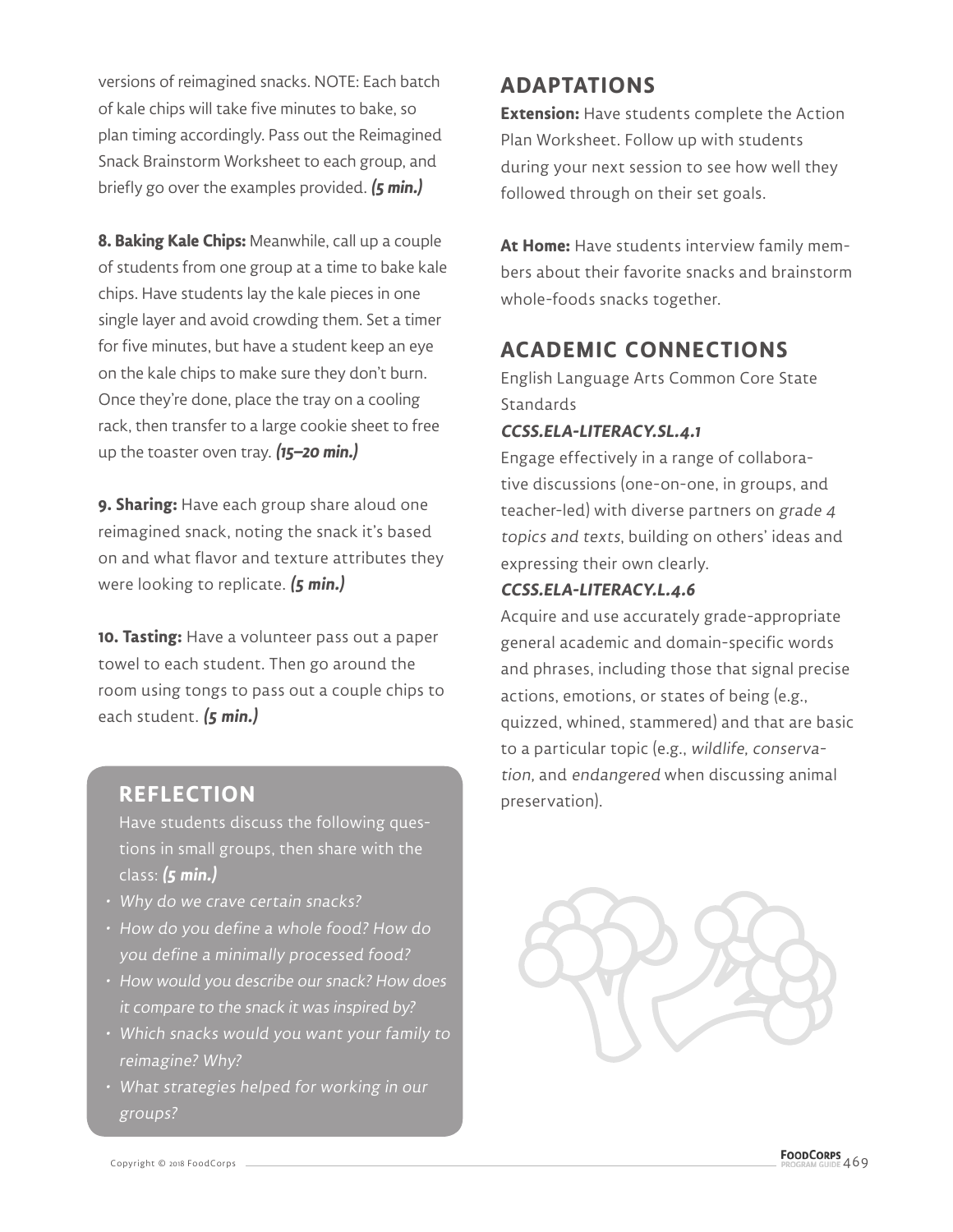## **Descriptive Food Words**

| <b>FLAVOR</b> | <b>TEXTURE</b>                  |  |
|---------------|---------------------------------|--|
| Bitter        | Bubbly                          |  |
| Cheesy        | Crackly                         |  |
| Creamy        | Crispy > Crunchy > Chewy > Soft |  |
| Hot           | Effervescent                    |  |
| Milky         | Fizzy                           |  |
| Rich          | Gummy                           |  |
| Salty         | $Light \rightarrow Dense$       |  |
| Smoky         | Silky                           |  |
| Sour          | Smooth                          |  |
| Sweet         | Soft                            |  |
| Spicy         | Sticky                          |  |
| Tangy         | Thick                           |  |
| Tart          | Velvety                         |  |
| Other?        | Other?                          |  |
|               |                                 |  |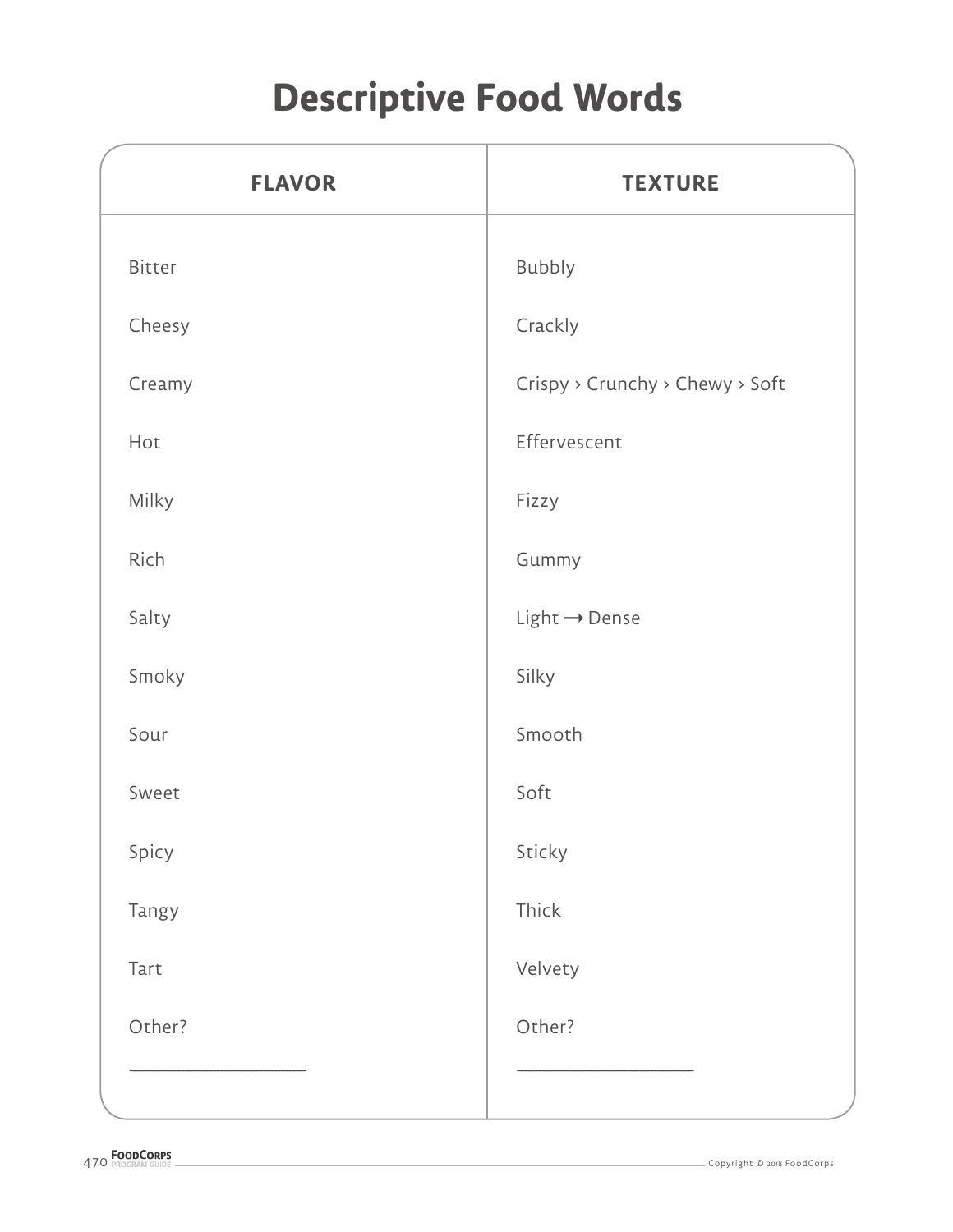### **Reimagined Snack Brainstorm Worksheet**

| <b>SNACK</b>                 | <b>FLAVOR</b> | <b>TEXTURE</b> | <b>REIMAGINED SNACK</b>           |
|------------------------------|---------------|----------------|-----------------------------------|
| Example: Soda                | sweet         | fizzy          | Bubbly water + splash<br>of juice |
| Example:<br>Spicy corn chips | spicy         | crunchy        | Spicy kale chips                  |
|                              |               |                |                                   |
|                              |               |                |                                   |
|                              |               |                |                                   |
|                              |               |                |                                   |
|                              |               |                |                                   |